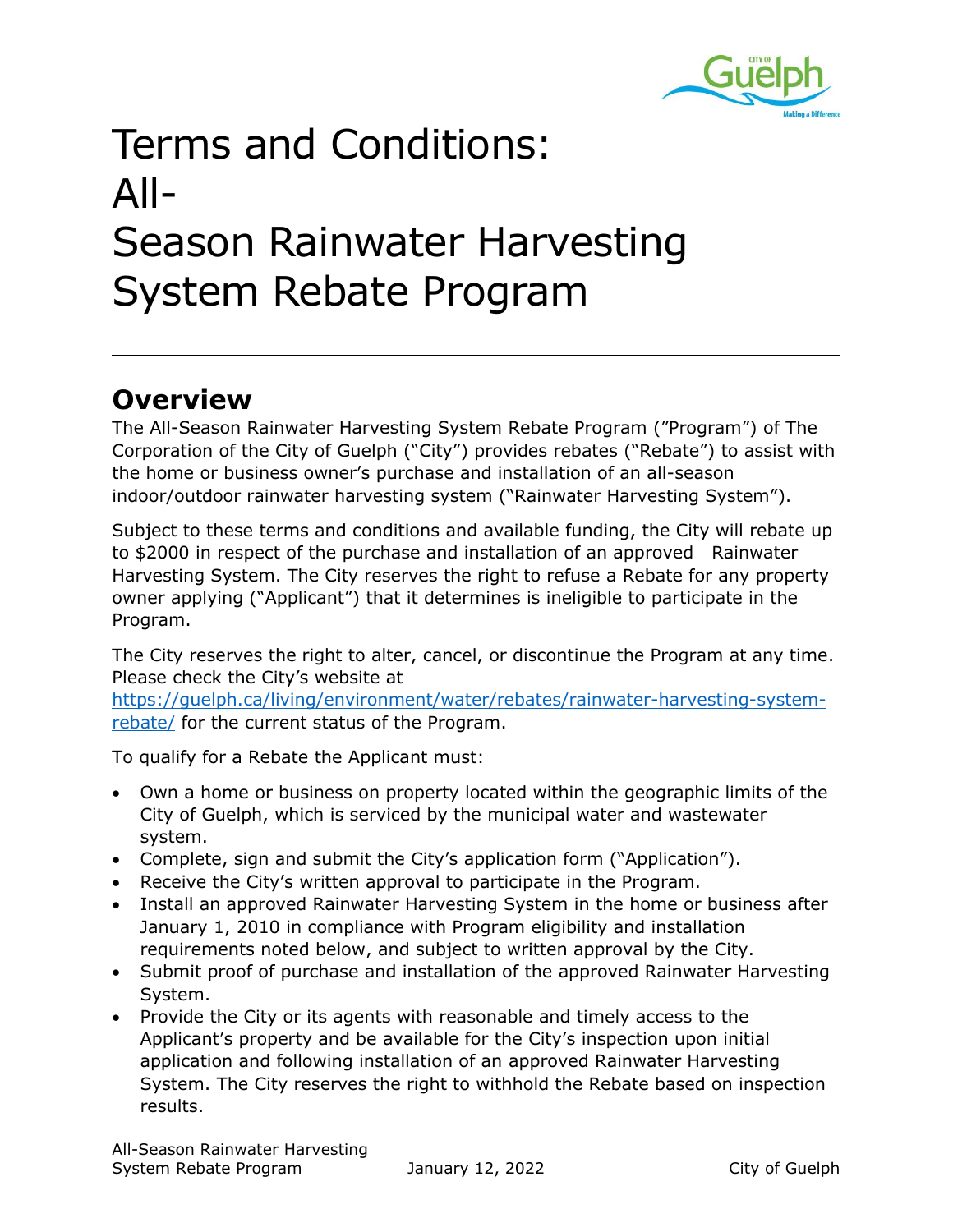

- The Rainwater Harvesting System must include:
	- o A rainwater storage capacity volume of 1600 litres or larger.
	- $\circ$  Collection of rainwater from at least 100m<sup>2</sup> of the available household roof area.
	- o Provision for removal of rough debris from source rainwater as well as particulate filtration removal from purified rainwater in accordance with the Ontario *Building Code Act,* 1992, S.O. 1992, c.23, as amended ("Building Code").
	- $\circ$  Provision for disinfection of all rainwater collected (through chlorination, ultraviolet light, or other standard means) in accordance with the treatment guidelines of the draft water quality standards of Health Canada's [Canadian Guidelines for Domestic Reclaimed Water for Use in](https://www.hc-sc.gc.ca/ewh-semt/alt_formats/hecs-sesc/pdf/pubs/water-eau/reclaimed_water-eaux_recyclees/reclaimed_water-eaux_recyclees-eng.pdf)  [Toilet or Urinal Flushing](https://www.hc-sc.gc.ca/ewh-semt/alt_formats/hecs-sesc/pdf/pubs/water-eau/reclaimed_water-eaux_recyclees/reclaimed_water-eaux_recyclees-eng.pdf) available at [https://www.canada.ca/content/dam/canada/health](https://www.canada.ca/content/dam/canada/health-canada/migration/healthy-canadians/publications/healthy-living-vie-saine/water-reclaimed-recyclee-eau/alt/reclaimed-water-eaux-recyclees-eng.pdf)[canada/migration/healthy-canadians/publications/healthy-living-vie](https://www.canada.ca/content/dam/canada/health-canada/migration/healthy-canadians/publications/healthy-living-vie-saine/water-reclaimed-recyclee-eau/alt/reclaimed-water-eaux-recyclees-eng.pdf)[saine/water-reclaimed-recyclee-eau/alt/reclaimed-water-eaux-recyclees](https://www.canada.ca/content/dam/canada/health-canada/migration/healthy-canadians/publications/healthy-living-vie-saine/water-reclaimed-recyclee-eau/alt/reclaimed-water-eaux-recyclees-eng.pdf)[eng.pdf](https://www.canada.ca/content/dam/canada/health-canada/migration/healthy-canadians/publications/healthy-living-vie-saine/water-reclaimed-recyclee-eau/alt/reclaimed-water-eaux-recyclees-eng.pdf)
	- $\circ$  Provision for insufficient rainfall collection through the use of a municipal water top-up system including the addition of municipal water through means of an approved air gap.
	- o Provision for management of excess rainfall discharge in accordance with site stormwater management requirements and subject to final approval of the City's Engineering Services Department.
	- $\circ$  The purified rainwater possible uses are limited to toilet and urinal flushing, laundry and irrigation.
- The installation of a Rainwater Harvesting System must:
	- $\circ$  Be completed in accordance with all applicable laws including but not limited to specifications of the Building Code, and the Canadian Standards Association ("CSA") Standard B.128.1-06, as amended, with system approval subject to premise inspection and final plumbing approval by the City's Building Services Department.
	- o Result in all rainwater service lines being completely marked with appropriate labelling, in French and English, indicating that the water service lines contain non-potable water.
	- o Be completed by a qualified professional rainwater harvesting contractor, engineer and/or qualified plumber.
- The installation of an appropriate premise isolation device must:
	- $\circ$  Be completed, tested and inspected in accordance with specifications of City's Backflow Prevention Bylaw (1991)-13791, as amended, or replaced, as required.